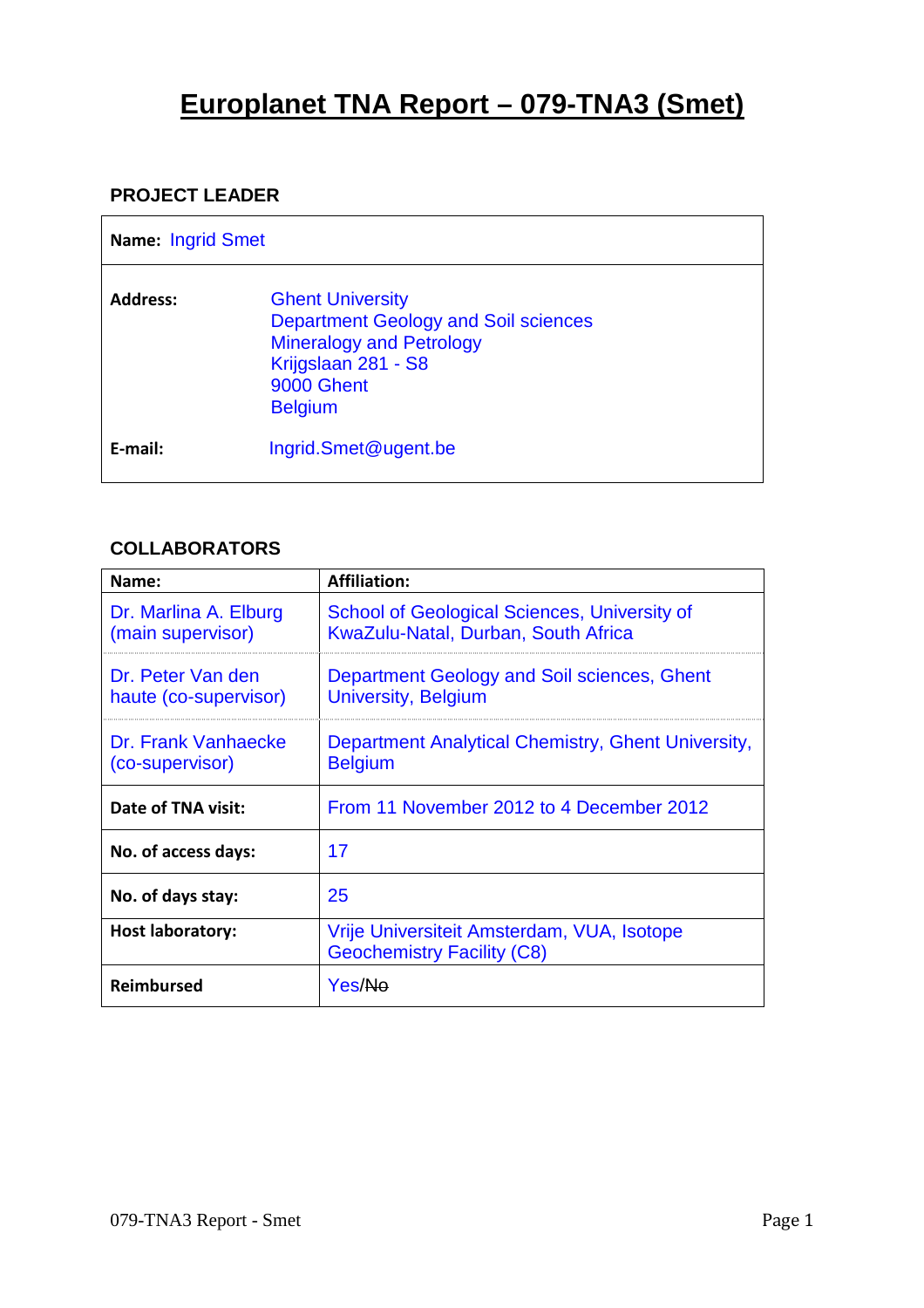# **Geochemical investigation into the volcanic rocks from the westernmost part of the South Aegean arc: whole rock <sup>176</sup>Hf/<sup>177</sup>Hf analyses**

#### **Scientific Report Summary.**

*(plain text, no figures, maximum 250 words, to be included in database)* 

Geochemical and petrological research into the volcanic rocks from the westernmost part of the South Aegean arc indicates that the identity of sources and processes involved in magma genesis are obscured by later-stage intensive magma mingling and - mixing. Only whole rock Pb isotopic data and the Hf isotopic compositions of zircons derived from these volcanic deposits indicate a more systematic variability amongst the magma sources for the 3 volcanic centres. Whole rock <sup>176</sup>Hf/<sup>177</sup>Hf analyses of host rocks and enclaves would allow further investigation of this variability and be a valuable extra parameter to constrain the characteristics of different sources involved in the magma genesis of arc lavas in this part of the Aegean arc.

The magnitude of dissolution-related Hf blanks was investigated at Ghent University prior to the visit to the VUA Isotope Geochemistry Facility. Since blanks were less than 0.05 ng and thereby negligible compared to the typical sample size of 100-1000 ng, 38 zircon-bearing samples were digested at higher pressure in Parr bombs, and 45 zircon-free samples at atmospheric pressure with HF/HNO<sub>3</sub>/HCl.

These samples were then brought to Amsterdam where the Hf isolation was successfully carried out for all 83 samples. However, due to malfunctioning of the MC-ICP-MS these Hf fractions could not yet be analysed.

Measurement of the <sup>176</sup>Hf/<sup>177</sup>Hf is therefore postponed to the first half of 2013, and, based on the Hf concentration data from these fractions they are expected to shed light on the identity of potentially different sources and processes involved in the magma genesis of these volcanites.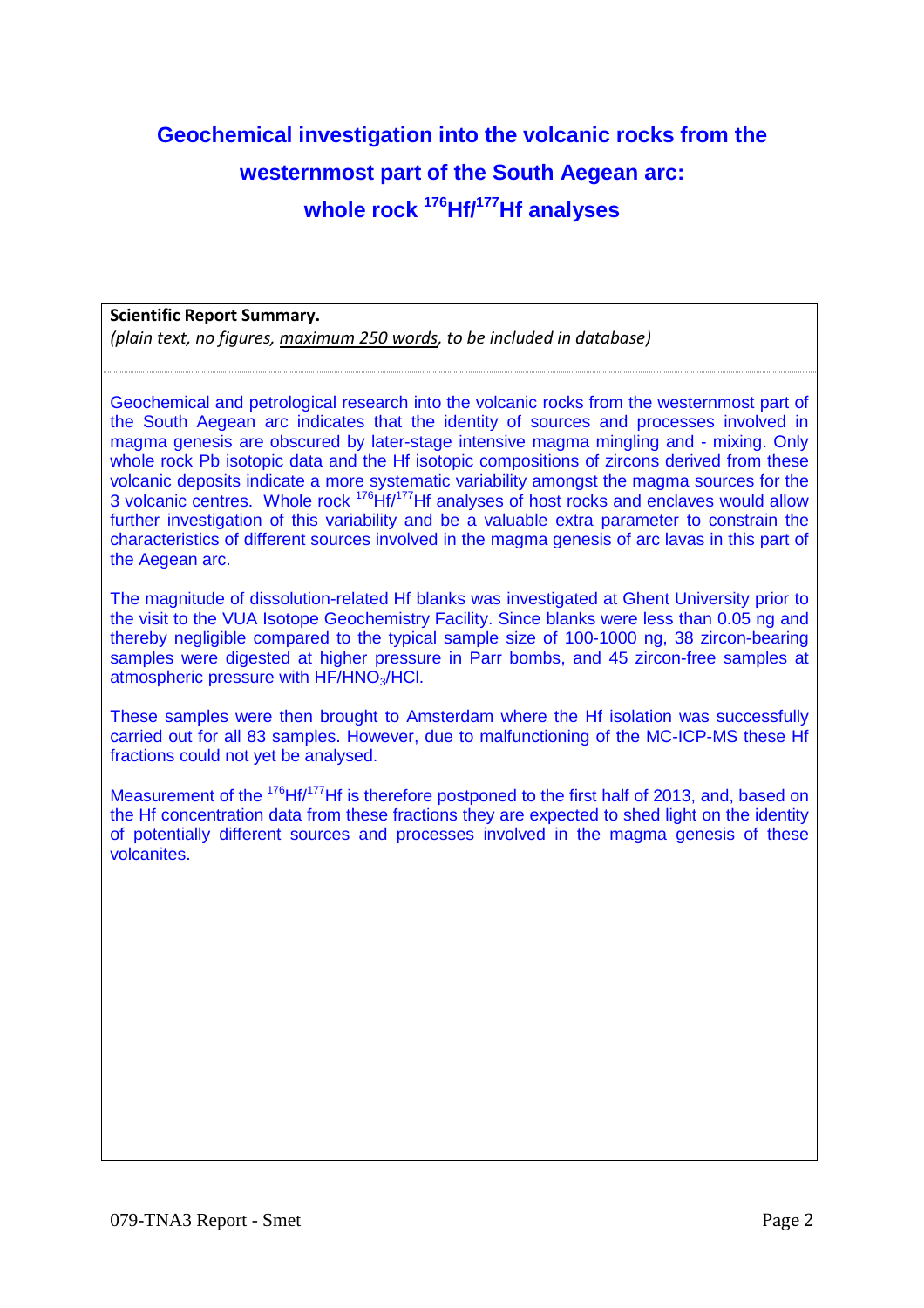#### **Full Scientific Report on the outcome of your TNA visit**

#### **Approx. 1 page**

#### Introduction & aims

Whole rock (WR) major and trace element data of the three volcanic centres Aegina, Methana and Poros, located in the westernmost part of the South Aegean active volcanic arc, indicate that geochemical trends are dominated by magma mixing, obscuring the influence of other processes (e.g., fractional crystallization, assimilation,…) involved in magma genesis. Whole rock Sr and Nd isotopic data also show scattered trends which overlap for all three volcanic centres. This points towards a complex combination of different sources responsible for magma genesis but also reveals significant crustal contamination. However, whole rock Pb isotopic data seem to be de-coupled from the Sr-Nd isotopic system and suggest distinct trends for the different volcanic centres and phases. Laser-ablation Hf isotopic analyses on magmatic zircons collected from 11 volcanites also seem to indicate a certain isotopic distinction between the three volcanic islands.

Higher-precision whole rock  $176$  Hf $/177$  Hf analyses of host rocks and enclaves from these 3 volcanic centres would allow further investigation of this variability and be a valuable extra parameter to constrain the characteristics of different sources involved in the magma genesis of arc lavas in this part of the Aegean arc. Since these geochemical analyses are not set up at Ghent University, the 079-TNA3 project provided for Hf isolation and subsequent <sup>176</sup>Hf/<sup>177</sup>Hf isotopic measurements at VUA Isotope Geochemistry Facility, Amsterdam.

#### **Results**

Sr, Nd and Pb isotopic ratios for the volcanites sampled from Aegina, Methana and Poros, were used to select the samples that would be prepared for Hf isolation at the VU. Prior to this, a full set of blanks was collected and analysed from both the high pressure (HP: Parr bombs, 180°C, for zircon bearing samples) and low pressure (LP: HF/HNO<sub>3</sub>/HCl, 110°C, for zircon-free samples) digestion procedure to estimate their potential contribution to the Hf concentrations. This showed however that only negligible amounts of Hf would be derived from acids and containers (less than 0.05 ng , whereas at least 100 ng Hf was expected to be present in the samples) – so that by July 2012 the HP digestion of 38 (samples + rock standards + full procedure blanks + duplicate sample) was initiated at Ghent University. The number of samples digested under high pressure conditions was hereby limited to the number of Parr bombs (4) present at Ghent Univeristy. 45 more (samples + rock standards + full procedure blanks + duplicate sample) were digested by standard low pressure acid dissolution at the end of October. Once all 83 samples were dissolved and dried down, they were redissolved in 2mL 6N HCl, and again dried down to facilitate redissolving them at the VU in 3N HCl prior to Hf isolation.

A selection of 50-60 samples was made prior to arriving at the VU because the time seemed limited for the isolation of 80+ samples. Nevertheless Hf isolation for all 83 samples was carried out between Monday the  $12<sup>th</sup>$  and Thursday the  $29<sup>th</sup>$  of November, The 83 Hf fractions were subsequently redissolved in 1mL, of which 50µL was used to determine the exact Hf concentration in each of the Hf fractions by quadrupole ICP-MS. These analyses were finalised by Tuesday the  $4<sup>th</sup>$  of December, and showed that for all samples enough Hf was recovered (at least 100ng) to allow for isotopic measurement on the MC-ICP-MS.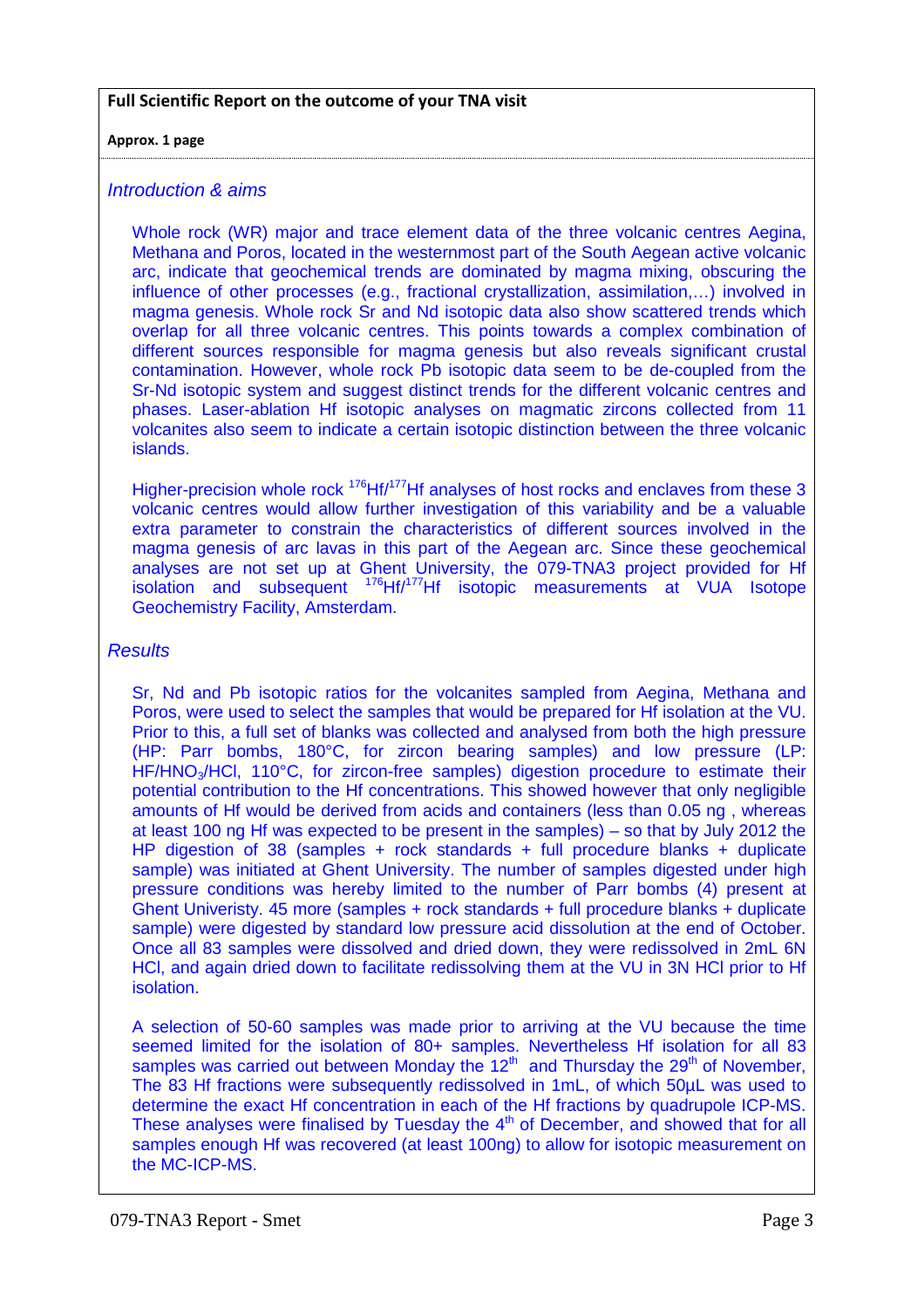#### Problems

Due to a technical defect in the MC-ICP-MS's interface, it was not possible to obtain the right vacuum conditions necessary for analyses. Since this problem could not be solved within the time scheduled for my work at the VUA, I returned to Ghent 4 days earlier than initially planned (on Tuesday the  $4<sup>th</sup>$  of December instead of Saturday the  $7<sup>th</sup>$ ).

#### Future work

Since all 83 samples were successfully prepared for Hf isotopic measurement, they are now stored at the VUA where they will be analysed on the MC-ICP-MS at a later date (probably late winter/early spring 2013). I will therefore have to return to Amsterdam once more for about 5 working days (allowing for technical difficulties during set-up and tuning of the MC-ICP-MS instrument for <sup>176</sup>Hf<sup>777</sup>Hf analyses).

#### Expected results

Amongst the 83 Hf fractions are both LP and HP digestions for the 11 samples of which LA-MC-ICPMS zircon Hf isotopic data were already obtained. Comparison of the Hf concentrations between these two digestion types shows important systematic differences (see Table 1) – reflecting the non-dissolution of zircon during the LP procedure. Isotopic fingerprinting of these LP and HP Hf fractions, together with the zircons' Hf isotopic signature, will show whether one or more magma sources gave rise to these volcanites and their enclaves.

Comparison of the WR Hf isotopic data for the three volcanic centres will furthermore allow better understanding of the origin and development of sources involved in the different volcanic phases in the westernmost part of the South Aegean arc.

#### Planned publications

These WR Hf isotopic data represent the final analyses for my PhD research into the geochemistry and petrology of the westernmost part of the South Aegean active volcanic arc. They will therefore definitely be published in one of the (later) papers presenting, discussing and interpreting the large geochemical data set collected over the last years from Methana, Aegina and Poros.

#### Host approval

Prof. Gareth Davies communicated via e-mail his approval of this report:

'The report is excellent and I give approval to send it on to Beverley at the OU.'